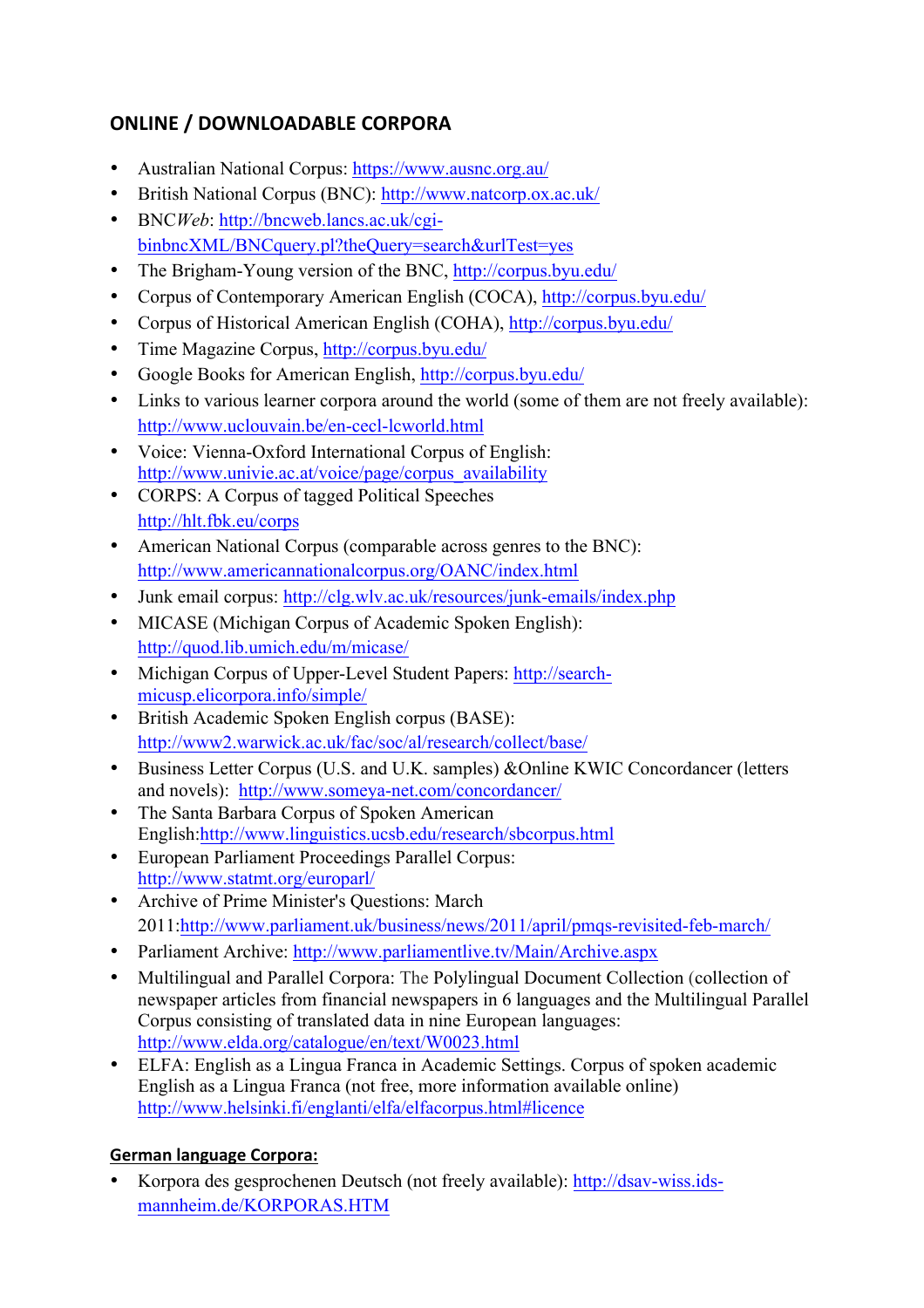- Datenbank für Gesprochenes Deutsch: http://dgd.idsmannheim.de:8080/dgd/pragdb.dgd\_extern.welcome
- Negra-corpus: A Syntactically Annotated Corpus of German Newspaper Texts http://www.coli.uni-saarland.de/projects/sfb378/negra-corpus/

#### Learner Corpora (data produced by foreign language learners)

- ICLE, the *International Corpus of Learner English* contains argumentative essays written by higher intermediate to advanced learners of English from several mother tongue backgrounds (not available online) http://www.uclouvain.be/en-cecl-icle.html
- FRIDA, The *French Interlanguage Database* contains texts written by learners of French as a foreign language (not available online) http://www.uclouvain.be/en-cecl-frida.html
- LINDSEI, Louvain International Database of Spoken English Interlanguage. Contains oral data produced by advanced learners of English from several mother tongue backgrounds. (not available online) http://www.uclouvain.be/en-cecl-lindsei.html
- LONGDALE, *Longitudinal Database of Learner English.* a large **longitudinal** database of **learner English** containing data from learners from **a wide range of mother tongue backgrounds** (not available online) http://www.uclouvain.be/en-cecl-longdale.html
- VESPA); The Varieties of English for Specific Purposes dAtabase (VESPA) learner corpus. a large corpus of **English for Specific Purposes texts** written by **L2 writers** from various mother tongue backgrounds. (not available online) http://www.uclouvain.be/encecl-vespa.html

## **Pedagogical Corpora**

• TeMa; pedagogical corpus, which contains pedagogical materials, for instance textbook materials http://www.uclouvain.be/en-cecl-tema.html

## **Multilingual Corpora**

- **PLECI.** The *Poitiers-Louvain Échange de Corpus Informatisés*. a large bidirectional English-French translation corpus that includes literary prose and newspaper articles. (not available online) http://www.uclouvain.be/en-cecl-pleci.html
- **MULT-ED**. The *Multilingual Editorial Corpus* is a multilingual comparable corpus of newspaper editorials written in English, Dutch, French and Swedish. (not available online) http://www.uclouvain.be/en-cecl-multed.html

#### **TV Scripts**

- Scripts of different American TV shows: http://www.script-o-rama.com/tvscript.shtml
- Scripts of the American TV show *Seinfeld*: http://www.seinfeldscripts.com/